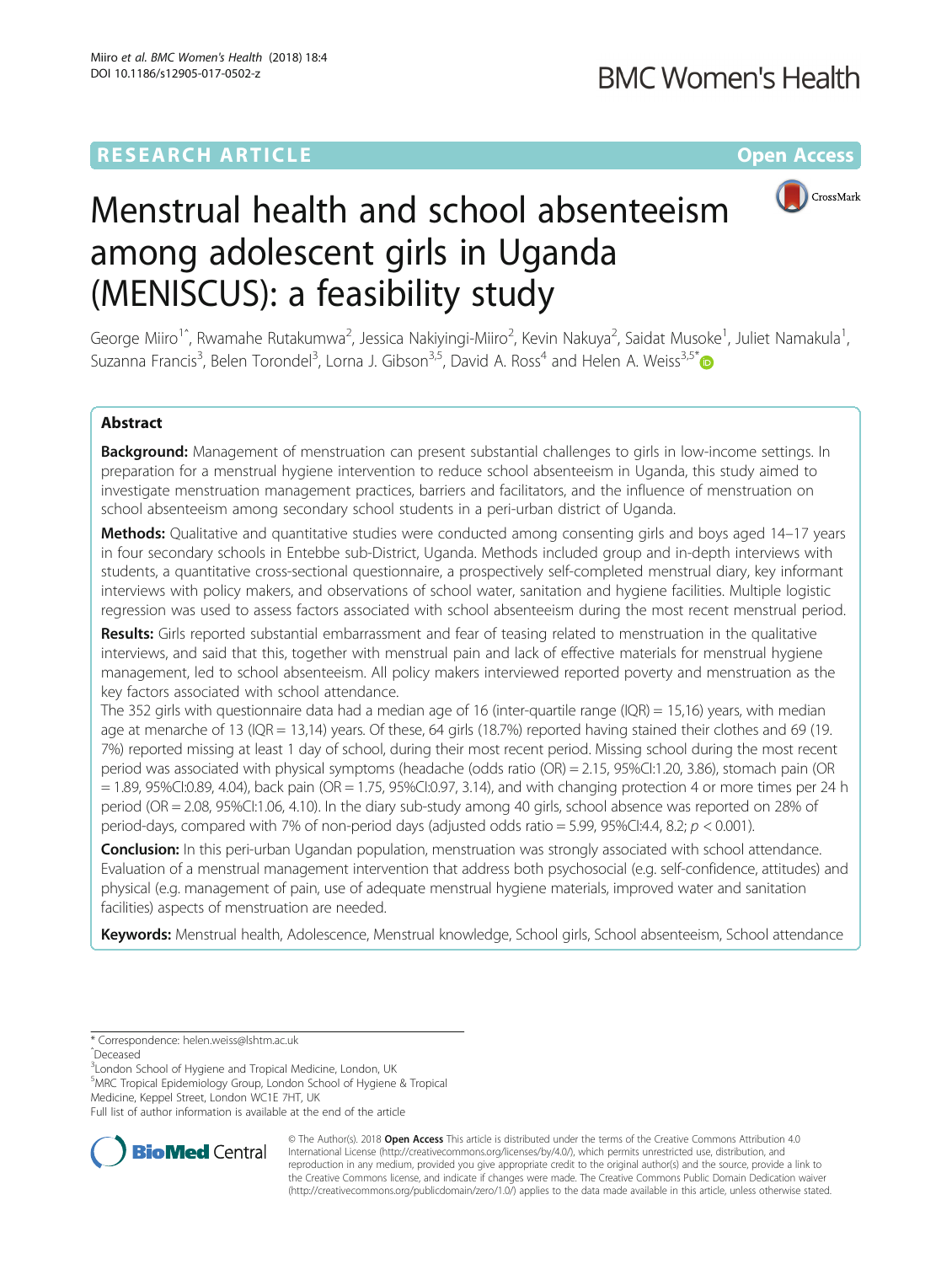#### Background

Poor management of menstruation affects many girls globally, and especially in low- and middle-income countries (LMIC) [[1, 2\]](#page-11-0). Challenges associated with effective menstrual hygiene management (MHM) include lack of access to clean, effective absorbents; inadequate facilities to change, clean and dispose of absorbents; lack of access to soap and water; and lack of privacy [[2](#page-11-0)–[6\]](#page-11-0). In addition, inadequate social support and presence of taboos can lead to psychosocial consequences of menstruation including shame, fear, anxiety and distraction [[2](#page-11-0)–[6\]](#page-11-0). These can potentially affect girls' ability to thrive and succeed within the school environment [[7\]](#page-11-0). In Uganda, the Government is prioritizing improvement of MHM among girls and women, for example by the launch of the Menstrual Hygiene Charter in 2015, in which the government and civil society organizations committed they would work together to promote MHM [\[8](#page-11-0)].

Systematic reviews show a lack of rigorous evidence for the effect of poor MHM on health and social outcomes [[9\]](#page-11-0), and for the effectiveness of MHM interventions to improve education and psychosocial outcomes [\[10](#page-11-0)]. The reviews found some evidence that poor MHM has been found to be associated with an increased risk of reproductive tract infections [[9\]](#page-11-0), and that interventions may improve school attendance [[10\]](#page-11-0), but the quantity and quality of evidence are sparse  $[11-14]$  $[11-14]$  $[11-14]$  $[11-14]$ . Limitations of the few existing studies include small study size and challenges in assessing educational outcomes (due, for example, to inaccuracy of school registers or comparability of educational outcomes across schools, and problems in detecting school dropout), and varying definitions of MHM practices. The lack of a sufficient evidence-base on the effectiveness of MHM interventions has been highlighted by the "MHM in Ten" group, which represents United Nations agencies, non-governmental agencies, academics and stakeholders. In 2014 this group identified priorities for improving MHM by 2024 [\[1](#page-11-0)]. The first priority identified was to expand the evidence on the health and educational impacts of inadequate MHM, and to identify effective and cost-effective interventions to improve MHM in schools [[1\]](#page-11-0).

The objectives of this paper are to describe results of a mixed-methods study among peri-urban secondary school students in Wakiso District, Uganda to understand i) menstruation (patterns, symptoms, management practices, knowledge and attitudes), ii) the influence of menstruation on school attendance, and iii) methods to estimate school attendance. The results will be used to design a comprehensive MHM programme for secondary school girls in Wakiso District.

#### **Methods**

#### Study setting

The study was conducted in Entebbe sub-district, a periurban area in Wakiso district, Uganda. The sub-district contains 13 registered secondary schools, including three government-sponsored (public) schools. Prior to initiating the research, a stakeholders meeting was held with the Entebbe Municipality authorities in the education and health sectors, to select the schools and discuss the study purpose, objectives, procedures and duration. Four schools were purposively selected (one public Universal Secondary Education (USE); one public non-USE); and two private schools (one high socio-economic status (SES), and one low SES). The study was conducted among students in secondary school years (Forms) 2 and 3 (predominantly age 15–16 years) in these four secondary schools from October 2015 to August 2016.

Data presented in this paper are part of a larger study among both girls and boys, which focused on both menstrual practices and safe male circumcision (MENISCUS: Menstrual Hygiene and Safe Male Circumcision Promotion in Ugandan Schools). Results on safe male circumcision have been published previously [\[15\]](#page-12-0). In this paper we focus on menstrual practices.

#### Informed consent

Prior to the study, parents/guardians were contacted through the school head-teachers and class teachers who explained and distributed information sheets about the study and consent forms to their students in order to take them home and inform their parents/guardians. To participate in the study, written assent was required from students aged 12–17 years along with their parents/guardians' consent, and written consent was required from those aged 18 years or older. In boarding schools, school representatives gave consent as the guardians of students. We used a thumb print and signature of an independent witness, in the case of consenting eligible parents/guardians with literacy challenges. A Luganda version of the information sheets and consent forms were available to parents/guardians whenever necessary to facilitate comprehension.

#### Data collection

#### Quantitative cross-sectional survey

A cross-sectional study was conducted at each school among all consenting students in Forms 2 and 3 attending school on the day of the survey. Socio-demographic and school absenteeism data were collected from girls and boys, and data on menarche, MHM knowledge and practices from girls. The questionnaires were administered as a self-completed paper form, with a facilitator present to guide students through the questions.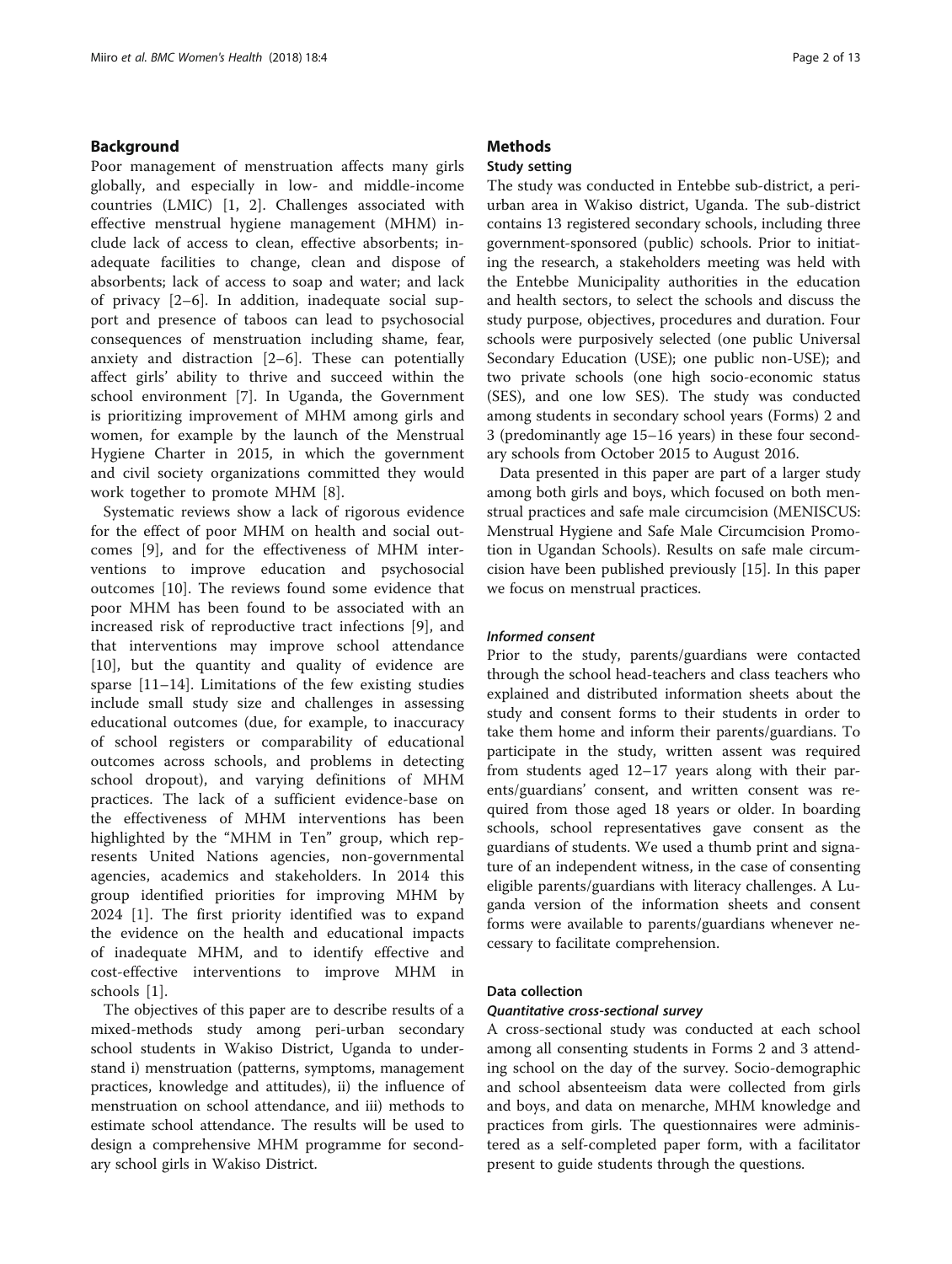#### Qualitative interviews

Group interviews (GIs) based on a topic guide, were conducted with girls from Forms 2 and 3 (total of eight GIs; one per Form per school). The GIs explored perceptions, taboos, myths and terminologies related to menstruation, menstrual management, school absenteeism, school sanitation facilities and views on proposed interventions. A random sample of 8–12 girls per Form was selected from all girls who were present on the day of the GIs. The GIs were conducted using adolescentcentered participatory methods (i.e. youth facilitation of interviews, and participatory learning and action techniques) [[16, 17](#page-12-0)], and took 60–90 min.

In-depth interviews (IDIs) were conducted to further investigate the issues explored during the GIs. Sixteen girls were randomly selected from the cross-sectional survey (four girls per school, two each from Forms 2 and 3) from those who reported having had at least three menstrual periods. The interviews were conducted at the school by young female interviewers using semistructured topic guides. They were held in private rooms, lasted 45–60 min and were voice-recorded.

Individual key informant interviews were held with 11 teachers, one municipality official from the Ministry of Education, and one from the Ministry of Health. Each interview took 30–45 min, with the aim of discussing identified strengths, opportunities, challenges and recommendations of existing policies and the school curriculum on puberty. A semi-structured topic guide was used, which contained open-ended and suggested probing questions. The interviews were voice-recorded.

Ten parents (six female, four male) of students were purposively sampled. Topics discussed included parental roles in communicating knowledge, information, attitudes and practices regarding menstruation, to understand their perceptions of MHM-related challenges that girls face in schools and to elicit recommendations for MHM programmes.

#### Diary sub-study

A diary sub-study was conducted to evaluate the acceptability and feasibility of asking girls to self-complete a prospective diary on their menstrual cycles and school attendance. Ten girls who reported having had regular periods over the last 4 months were randomly selected from each school. Participants were asked to selfcomplete a diary booklet for a six-month period from October 2015 to April 2016 with a box for each day to show whether or not she was menstruating (and if so, whether it was a light, moderate of heavy flow), and whether she attended school for a full-day, half-day or not at all. A female research assistant checked the diaries for completion during unannounced visits to the school

(approximately once a month), and assisted the girls to complete these if they were not up-to-date.

Water, sanitation and hygiene (WASH) observation checklist Each school was visited eight times between October 2015 and June 2016. At each visit, research assistants completed a checklist to assess access and state of the following items: number of sanitation facilities by gender, functionality, cleanliness and privacy; facilities for sanitary waste disposal; availability of water, soap and toilet paper.

Data management Paper forms were double-entered onto password-protected Access databases, and transferred to Stata version 14.0 for data cleaning and analysis. The investigators and trained, supervised research assistants kept all research records confidential in lockable cabinets and cupboards.

Qualitative data analysis A thematic content analysis was conducted by a team of four female research assistants (RAs), and a lead analyst. Initially, three interview transcripts were assigned to each research assistant for analysis. Each RA was assigned two additional transcripts that had independently been analysed by one of their colleagues to test inter-rater reliability regarding the themes emerging from the transcripts. This was followed by meetings in which emerging themes and sub-themes were discussed iteratively as further data were collected and analysed, and a coding framework was developed. The framework was further refined and used in the coding and analysis of subsequent scripts. Key themes and subthemes emerging from the data were classified within a matrix.

Quantitative data analysis The cross-sectional questionnaire was analyzed using descriptive statistics to summarize data by school, with comparisons by gender using chi-squared statistics for binary and categorical outcomes, and t-tests for continuous outcomes. Adequate MHM was defined retrospectively from the standard definition from the Joint Monitoring Programme of WHO/UNICEF. This states that "Women and adolescent girls are using a clean menstrual management material to absorb or collect menstrual blood, that can be changed in privacy as often as necessary for the duration of a menstrual period, using soap and water for washing the body as required, and having access to facilities to dispose of used menstrual management materials. They understand the basic facts linked to the menstrual cycle and how to manage it with dignity and without discomfort or fear" [[4\]](#page-11-0).

Missing data were not imputed. Factors associated with i) missing five or more days of school in the past month, and ii) at least 1 day of school during the most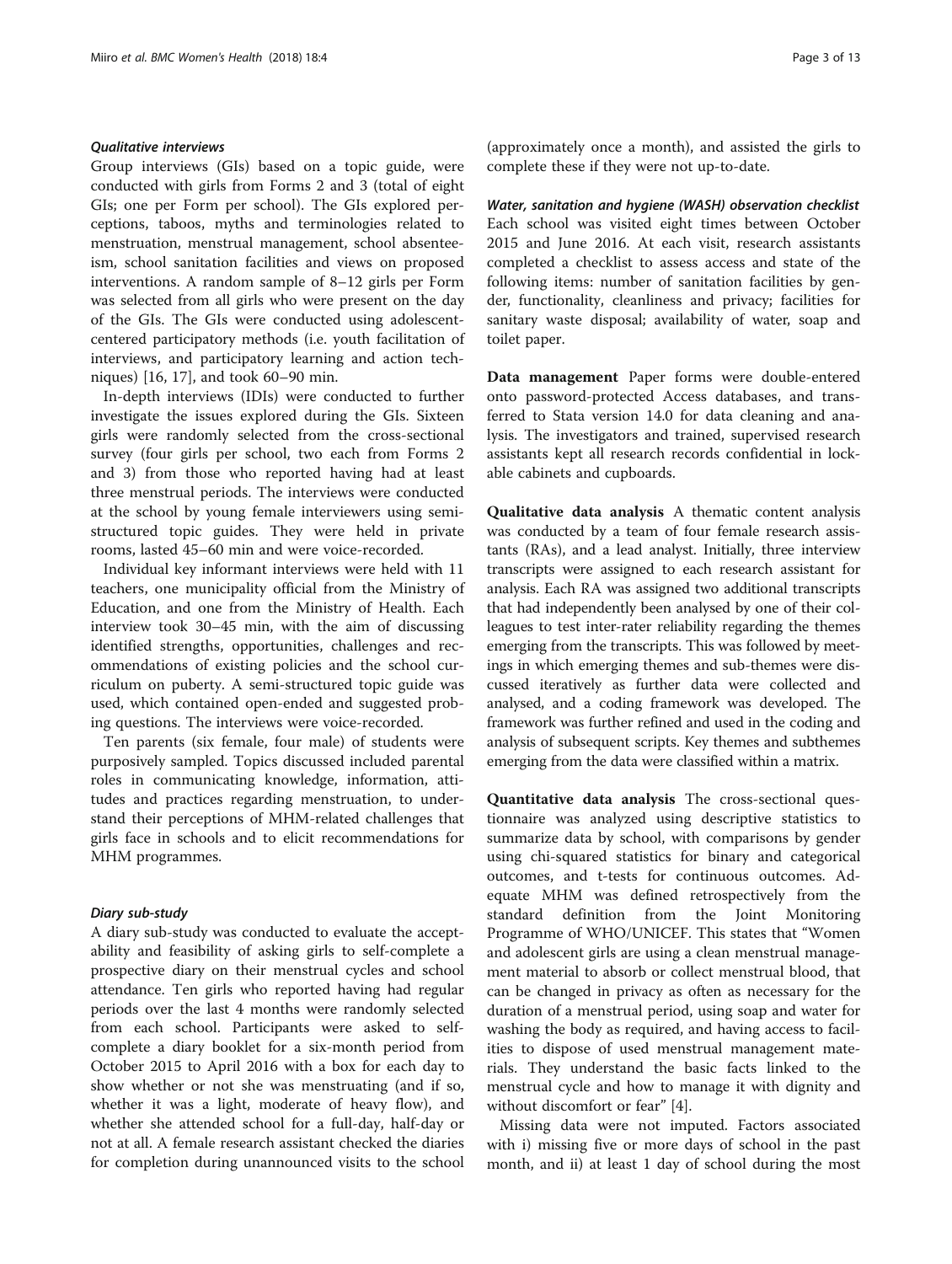recent menstrual period, were analysed using multiple logistic regression. School was included a-priori as a fixed effect and other variables associated with the outcome at  $p < 0.10$  were included in an initial multivariable model and retained if they were independently associated with the outcome  $(p < 0.10)$ . Associations between perioddays and school attendance in the diary sub-study were analysed using multiple logistic regression, adjusting for within-participant clustering using random-effects.

#### Results

## Study participant characteristics

Of the 359 eligible female students (i.e. all those in Forms 2 and 3 attending school on the day of the survey), 352 (98%) gave informed assent and parental consent to participate. All 210 eligible male students gave informed assent and parental consent to participate. The high SES private school was predominantly a boarding school (91.2% of students were boarders), and the other three were mixed day and boarding, with the majority of students being day students (77.4%–96.4%). The mean age was 15.6 years (SD 1.1) for female students (SD 1.1) and 16.4 (SD 1.5) for male students, and was similar by school. Overall, 133 (24.1%) were orphans, including 33 (6.0%) dual (maternal and paternal) orphans. The proportion of dual orphans ranged from zero in the private high SES school to 12.2% in the private low SES school. Overall, 145 (29.6%) of students lived with neither parent. The median time taken walking to school was 30 min for both girls (IQR 20–43) minutes) and boys (IQR 28–58 min). Socio-demographic characteristics of the girls, the focus of this paper, are shown in Table [1.](#page-4-0)

#### Menstruation perceptions, patterns, symptoms and management

#### Quantitative findings

All but one girl reported having started menstruating  $(n =$ 351, 99.7%) with median age at menarche 13 years (IQR 13–14 years). Subsequent analyses are among the 351 girls who had started menstruating. The median duration of periods reported in the cross-sectional questionnaire was 4 days (IQR 3–4 days). Physical problems during menstruation were commonly reported with 263 (76.0%) girls reporting "stomach" pain, cramps or bloating, 165 (48.5%) back pain, 134 (39.2%) headaches, 110 (32.0%) irritability/ moodiness and 70 (20.4%) genital skin itching. Only 27 girls (7.7%) reported no symptoms during their last menstrual period. In the diary sub-study, girls reported period pains on 68.9% of period-days (252/366 days).

About two-thirds of girls ( $n = 238$ ; 67.8%) disagreed with the statement "Period days are like any other day", and a similar proportion of boys ( $n = 139, 67.5\%$ ) agreed with the statement that girls feel less self-confident during their period days. Overall, 82 girls (23.8%) reported that they had not learnt about periods before their menarche. The main source of information was most commonly the mother (40.6%), followed by peers (24.7%), teachers (14.2%) and other sources (20.5%). When asked whom they did *not* discuss their periods with, about half the girls said their fathers (52.4%).

During their last period, 305 (86.9%) girls reported using disposable manufactured sanitary pads (Table [2\)](#page-5-0), 44 (12.5%) used a locally-manufactured re-usable pad (e.g. AFRIpads), and about a third of girls (32.2%) used a combination of methods. Only 4 girls (1.1%) reported adequate MHM at their last period using four components of the standard definition that were asked about directly:

- i. Proportion who only used manufactured products (which may by locally-made re-usable pads (e.g. AFRIpads, disposable manufactured pads (e.g. Always) or tampons) during their last period: 228/351 = 35.0%
- ii. Proportion who use disposable pads or tampons and dispose of them in a bin or incinerator: 104/293 = 35.5%
- iii. Proportion who report always having access to water and soap at school:  $50/351 = 14.2\%$
- iv. Proportion of girls who say they do not feel anxious about their next period:  $54/351 = 15.1\%$

Multiple reasons were given for choosing disposable protection, with a majority reporting they chose these because it reduced concern about leaks (74.4%), were more comfortable (86.3%), were easier to dispose of (72.5%) and there was no need to wash or dry them (92.1%). Overall, 239 girls (77.6%) of girls who reported ever using disposable absorbents reported being able to afford to use them every day of each period. However, most girls who currently used a disposable manufactured pad said they would be interested in trying a locally-made pad ( $n = 234$ ; 75.5%) with the main reason being if it was cheaper ( $n = 114$ ; 45.1%) or re-usable  $(n = 86; 34.0\%)$ . When asked about the importance of attributes of sanitary protection, 316 (90.3%) reported disposable protection as important or very important, 170 (48.9%) washable protection as important or very important.

Menstrual accidents were commonly reported. Most girls (81.9%) reported changing their protection fewer than 4 times in a 24-h period, and almost two-thirds  $(n = 225)$ ; 64.3%) reported ever having experienced leakage of menstrual blood on to their outer clothes, with 18.7% reporting having stained their outer clothes during their most recent menstrual period (Table [2\)](#page-5-0). The prevalence of this was similar by age (18.2% vs 19.4% in those aged 16–18 vs 13– 15 years, respectively). Over a third of boys ( $n = 76, 37.1\%$ ) reported having seen a girl have a menstrual accident.

#### Qualitative findings

Menstrual pain was a key concern of girls, and management of menstruation was affected by their limited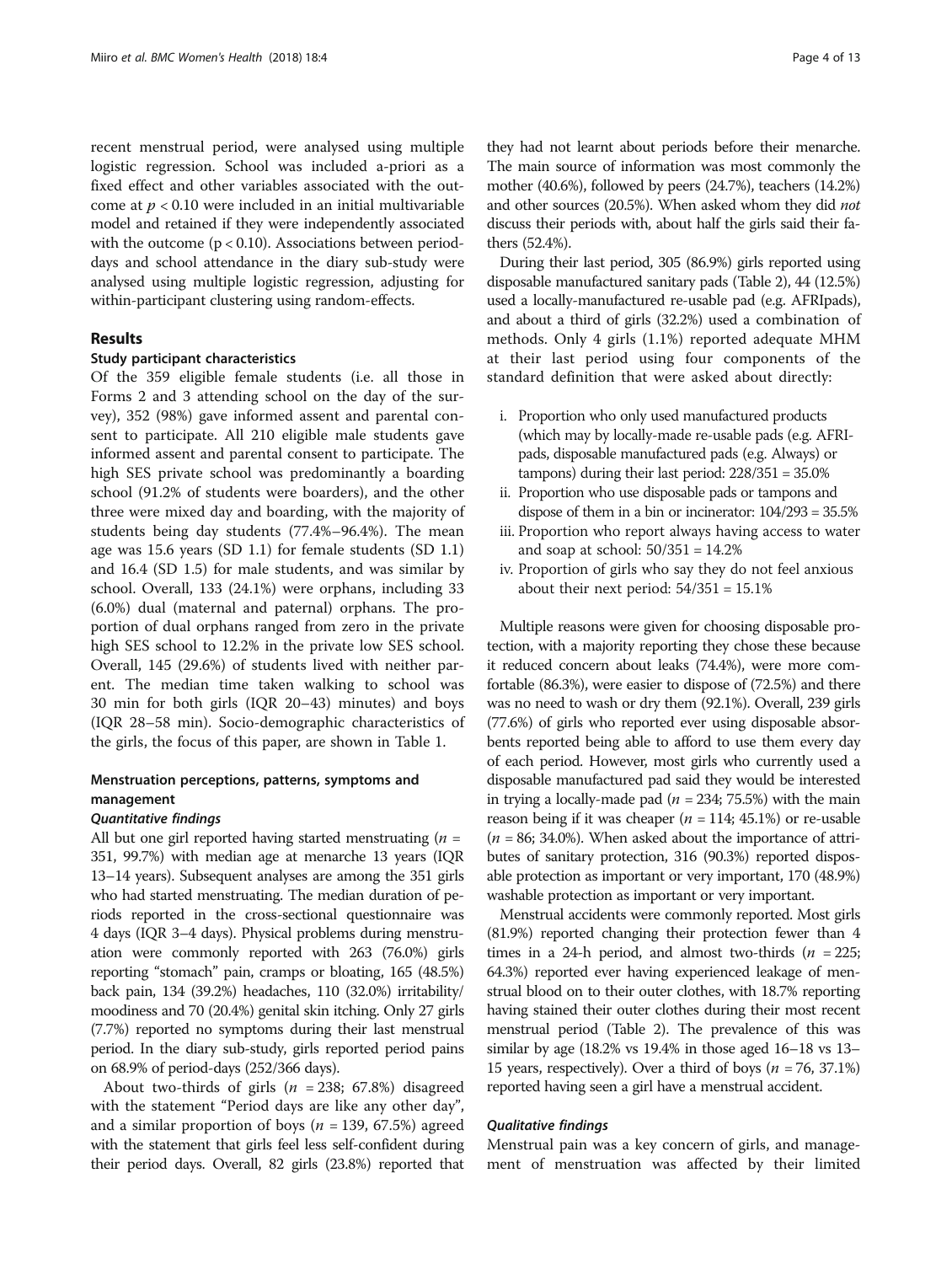<span id="page-4-0"></span>**Table 1** Socio-demographic characteristics of girls in the quantitative survey

| Characteristic                       | Government low SES | Government high SES | Private low SES | Private high SES | All schools |
|--------------------------------------|--------------------|---------------------|-----------------|------------------|-------------|
| N                                    | 165                | 80                  | 55              | 52               | 352         |
| Boarding student                     | 6(3.6%)            | 21 (26.3%)          | 10 (18.2%)      | 48 (92.3%)       | 84 (24.2%)  |
| Age                                  |                    |                     |                 |                  |             |
| $13 - 14$                            | 16 (9.7%)          | 17 (21.3%)          | 12 (21.8%)      | 15 (28.9%)       | 60 (17.1%)  |
| 15                                   | 36 (21.8%)         | 31 (38.8%)          | 13 (23.6%)      | 22 (42.3%)       | 102 (29.0%) |
| 16                                   | 59 (35.8%)         | 25 (31.3%)          | 22 (40.0%)      | 13 (25.0%)       | 119 (33.8%) |
| $17 - 18$                            | 54 (32.7%)         | 7 (8.8%)            | 8 (14.6%)       | 2(3.8%)          | 71 (20.2%)  |
| Mean age (SD)                        | 16.0(1.1)          | 15.3(1.0)           | 15.4(1.2)       | 15.1(0.9)        | 15.6(1.1)   |
| Religion                             |                    |                     |                 |                  |             |
| Catholic                             | 56 (33.9%)         | 26 (32.5%)          | 12 (21.8%)      | 9 (17.3%)        | 103 (29.3%) |
| Anglican                             | 35 (21.2%)         | 26 (32.5%)          | 13 (23.6%)      | 17 (32.7%)       | 13 (23.6%)  |
| Born-again                           | 42 (25.5%)         | 22 (27.5%)          | 17 (30.9%)      | 9 (17.3%)        | 17 (30.9%)  |
| Muslim                               | 24 (14.6%)         | 4 (5.0%)            | 10 (18.2%)      | 4 (7.7%)         | 10 (18.2%)  |
| Other                                | 8 (4.9%)           | 2(2.5%)             | 3 (5.5%)        | 13 (25.0%)       | 3(5.5%)     |
| Ethnicity                            |                    |                     |                 |                  |             |
| Mugandan                             | 75 (45.5%)         | 31 (39.2%)          | 36 (65.5%)      | 15 (28.9%)       | 157 (44.5%) |
| Non-Mugandan                         | 84 (50.9%)         | 45 (57.0%)          | 16 (29.1%)      | 23 (44.2%)       | 168 (47.9%) |
| Non-Ugandan                          | 6(3.6%)            | 2(2.5%)             | 3 (5.5%)        | 14 (26.9%)       | 25 (7.1%)   |
| Orphan status                        |                    |                     |                 |                  |             |
| Not an orphan                        | 118 (73.3%)        | 58 (75.3%)          | 39 (72.2%)      | 44 (84.6%)       | 259 (75.3%) |
| Maternal                             | 10 (6.2%)          | $4(5.2\%)$          | $3(5.6\%)$      | 3 (5.8%)         | 20 (5.8%)   |
| Paternal                             | 24 (14.9%)         | 7 (9.1%)            | 5 (9.3%)        | 5 (9.6%)         | 41 (11.9%)  |
| Dual orphan                          | $9(5.6\%)$         | 8 (10.4%)           | 7 (13.0%)       | $0(0\%)$         | 24 (7.0%)   |
| Maternal education: Primary or below | 50 (30.7%)         | 16 (20.5%)          | 23 (41.8%)      | 9 (17.3%)        | 98 (28.2%)  |
| Paternal education: Primary or below | 38 (23.6%)         | $4(5.1\%)$          | 10 (18.5%)      | 4 (7.85%)        | 56 (16.2%)  |
| Live with mother                     | 76 (49.7%)         | 47 (66.2%)          | 32 (69.6%)      | 39 (79.6%)       | 194 (60.8%) |
| Live with father                     | 67 (45.3%)         | 38 (55.9%)          | 19 (44.2%)      | 30 (63.8%)       | 154 (50.3%) |
| Median household size (IQR)          | $6(5-8)$           | $6(5-9)$            | $6(5-9)$        | $8(6-9)$         | $6(5-9)$    |
| Running water inside the house       | 54 (32.7%)         | 52 (65.0%)          | 18 (32.7%)      | 36 (69.2%)       | 160 (45.5%) |
| Toilet/latrine inside the house      | 65 (40.1%)         | 34 (47.9%)          | 13 (23.6%)      | 35 (68.6%)       | 147 (43.4%) |

access to analgesics, and the widespread belief that the use of analgesics would be detrimental to health.

"They told me when you are in your periods and you get cramps, do not use Paracetamol; that it is not good for our future health; that instead you should put warm water in a plastic bottle and press it against the lower abdomen". (GI 02 participant at low SES private school)

"People say that when you take painkillers it will not be easy to give birth, that your blood flow reduces so the blood which was meant to come out remains inside and rots". (GI 11 participant at high SES private school)

The IDIs with girls indicated lack of knowledge about menstruation and its management prior to menarche, and that menarche caused anxiety:

"I was so scared actually I thought it was a disease that had attacked me. I thought I was going to lose my life at any moment because it was really scary to start bleeding from down there. I thought I was going to die". (IDI participant 05 at high SES private school)

"I was embarrassed, and I did not know what menstruation was when I started, so I was confused and did not know what it really meant. I felt embarrassed to tell other people, and to make myself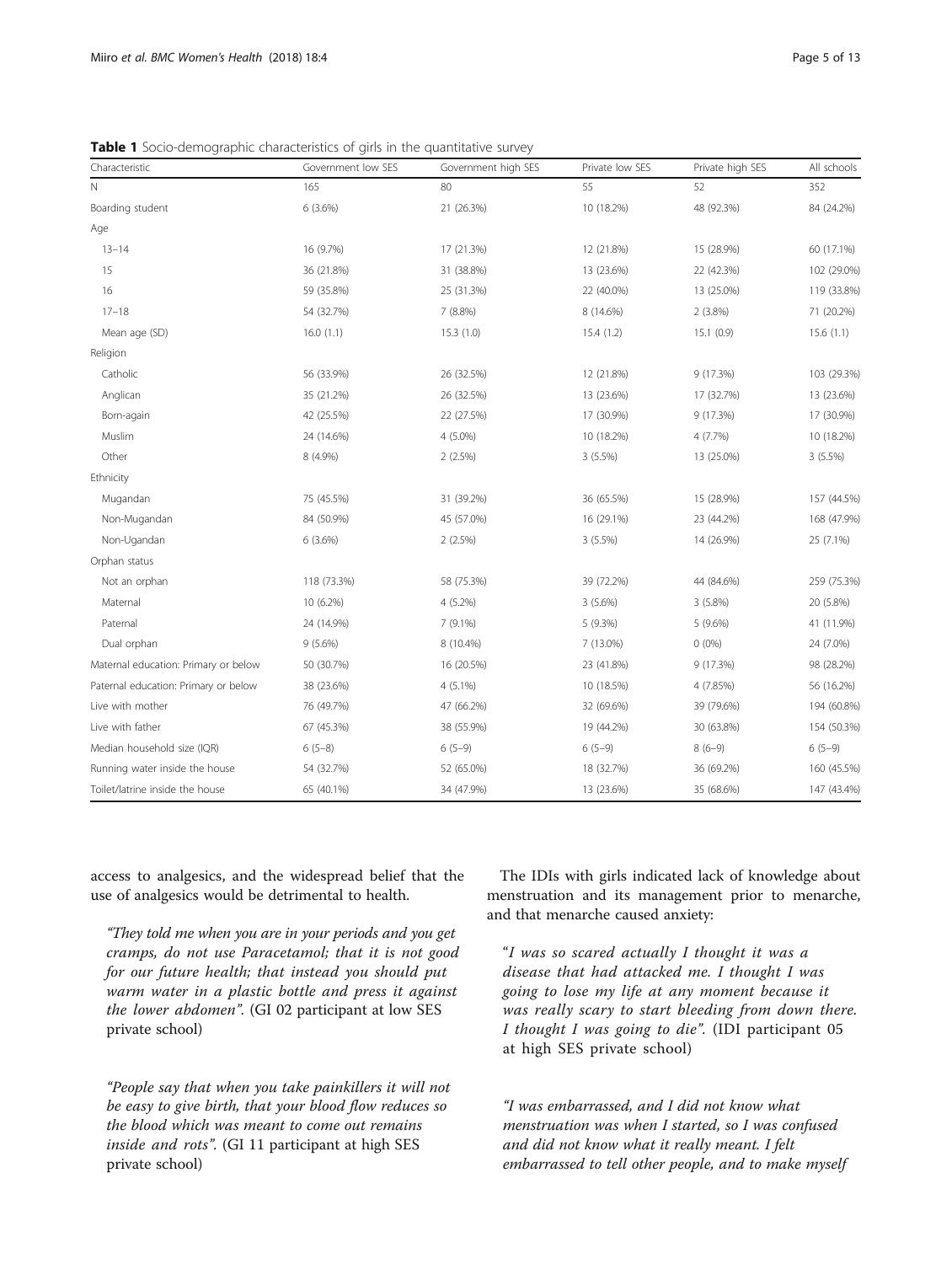<span id="page-5-0"></span>Table 2 Management of menstruation among 351 girls who had passed menarche

| Characteristic                                                                           | Government low SES | Government high SES | Private low SES | Private high SES | All schools |
|------------------------------------------------------------------------------------------|--------------------|---------------------|-----------------|------------------|-------------|
| $\mathbb N$                                                                              | 165                | 80                  | 54              | 52               | 351         |
| Protection used during last period                                                       |                    |                     |                 |                  |             |
| Disposable manufactured pads                                                             | 142 (86.1%)        | 69 (86.3%)          | 47 (85.5%)      | 47 (90.4%)       | 305 (86.7%) |
| Tampons                                                                                  | 7(4.2%)            | 5(6.3%)             | $1(1.8\%)$      | 3(5.7%)          | 16 (4.6%)   |
| Locally-made manufactured re-usable pads                                                 | 27 (16.4%)         | 3(3.8%)             | 10 (18.2%)      | 4 (7.7%)         | 44 (12.5%)  |
| Old clothes                                                                              | 31 (18.8%)         | 5(6.3%)             | 7 (12.7%)       | 1(1.9%)          | 44 (12.5%)  |
| Toilet paper                                                                             | 20 (12.1%)         | 6(7.5%)             | 6 (10.9%)       | 1(1.9%)          | 33 (9.4%)   |
| Cotton wool                                                                              | 26 (15.8%)         | 6(7.5%)             | 8 (14.6%)       | 1 (1.9%)         | 41 (11.7%)  |
| Underwear only                                                                           | 16 (9.7%)          | 6(6.3%)             | 8 (14.6%)       | 1 (1.9%)         | 30 (8.5%)   |
| Times changed protection per 24 h during last period                                     |                    |                     |                 |                  |             |
| Once                                                                                     | $5(3.1\%)$         | 8 (10.3%)           | 4 (7.4%)        | $1(2.0\%)$       | 18 (3.3%)   |
| Twice                                                                                    | 45 (28.0%)         | 31 (39.7%)          | 23 (42.6%)      | 12 (24.5%)       | 111 (32.5%) |
| Three times                                                                              | 82 (50.9%)         | 34 (43.6%)          | 16 (29.6%)      | 19 (38.8%)       | 151 (44.2%) |
| Four times                                                                               | 20 (12.4%)         | $5(6.4\%)$          | 6 (11.1%)       | 9 (18.4%)        | 40 (11.7%)  |
| $> = 5$ times                                                                            | 9(5.6%)            | 0(0%                | 5 (9.3%)        | 8 (16.3%)        | 22 (6.4%)   |
| Ever had menstrual accident with blood leaking to clothes                                |                    |                     |                 |                  |             |
| Ever <sup>a</sup>                                                                        | 114 (69.1%)        | 55 (68.8%)          | 30 (55.6%)      | 26 (51.0%)       | 225 (64.3%) |
| During last period                                                                       | 32 (19.5%)         | 16 (20.3%)          | 6 (11.1%)       | 10 (22.2%)       | 64 (18.7%)  |
| Re-usable/washable protection (i.e. Clothes, reusable pads or other washable protection) |                    |                     |                 |                  |             |
| Use re-usable/washable protection <sup>b</sup>                                           | 80 (52.0%)         | 14 (20.3%)          | 16 (29.6%)      | 7 (17.5%)        | 117 (36.9%) |
| Wash material water & soapb                                                              | 75 (93.8%)         | 13 (92.9%)          | 15 (93.8%)      | 6 (85.7%)        | 109 (93.2%) |
| Share material <sup>b,c</sup>                                                            | 5(6.7%)            | 3 (23.1%)           | 4 (25.0%)       | $0(0\%)$         | 12 (10.3%)  |
| Dry material outside b,d                                                                 | 20 (25.0%)         | 3(21.4%)            | 5 (31.3%)       | 5 (71.4%)        | 41 (23.4%)  |
| Disposable protection                                                                    |                    |                     |                 |                  |             |
| Ever used disposable pads or tampons <sup>e</sup>                                        | 149 (90.3%)        | 68 (85.0%)          | 51 (94.4%)      | 45 (94.4%)       | 313 (89.2%) |
| Use them every day of period <sup>a, f</sup>                                             | 109 (73.7%)        | 56 (82.4%)          | 35 (70.0%)      | 39 (92.3%)       | 239 (77.6%) |
| Would try a re-usable pad                                                                | 127 (85.2%)        | 39 (59.1%)          | 37 (72.6%)      | 31 (70.5%)       | 234 (75.5%) |
| Reason for choosing disposable pads <sup>c</sup>                                         |                    |                     |                 |                  |             |
| Less worry about leaks <sup>9</sup>                                                      | 124 (84.4%)        | 48 (75.0%)          | 26 (51.0%)      | 35 (79.6%)       | 233 (76.1%) |
| More comfortable <sup>h</sup>                                                            | 134 (90.4%)        | 57 (86.4%)          | 41 (80.4%)      | 38 (86.4%)       | 270 (87.4%) |
| Easier disposable <sup>i</sup>                                                           | 111 (74.5%)        | 53 (77.9%)          | 32 (62.8%)      | 31 (68.9%)       | 227 (72.5%) |
| No need to wash/dry                                                                      | 125 (86.2%)        | 58 (86.6%)          | 41 (80.4%)      | 33 (76.7%)       | 257 (84.0%) |
| More modern <sup>k</sup>                                                                 | 48 (33.8%)         | 16 (25.8)           | 12 (23.5%)      | 13 (32.5%)       | 89 (30.17%) |

<sup>a</sup>Missing data for 3 participants

<sup>b</sup>ln general, not in the last period. This includes re-usable pads, old clothes, knickers<br><sup>c</sup>Missing data for 6 participants

<sup>d</sup>Missing data for 1 participant

e Missing for 4 participants f Among those who reported ever using disposable pads or tampons

<sup>9</sup>Missing for 7 participants

h<br>Missing for 4 participants<br>Missing for 11 participants

j Missing for 7 participants

k Cloths are viewed as traditional and associated with low income. Missing for 18 participants

comfortable I decided to keep it a secret." (IDI participant 05 at high SES private school)

Findings from IDIs with parents also indicated their awareness of the girls' limited knowledge of menstruation and MHM.

"I remember before they went back for this term she was telling the mother as I was listening. [She was explaining that] when she experienced

menarche she did not know [what was going on] so she told the head of women teachers that she was seeing funny things, and that she advised her". (Guardian 07, Male)

Lack of knowledge of menstruation was indicated to be largely due to guardians' (parents' or carers') disengagement regarding puberty, menstruation and sexuality. For example when girls told guardians about their menarche, this did not always lead to a discussion of menstruation.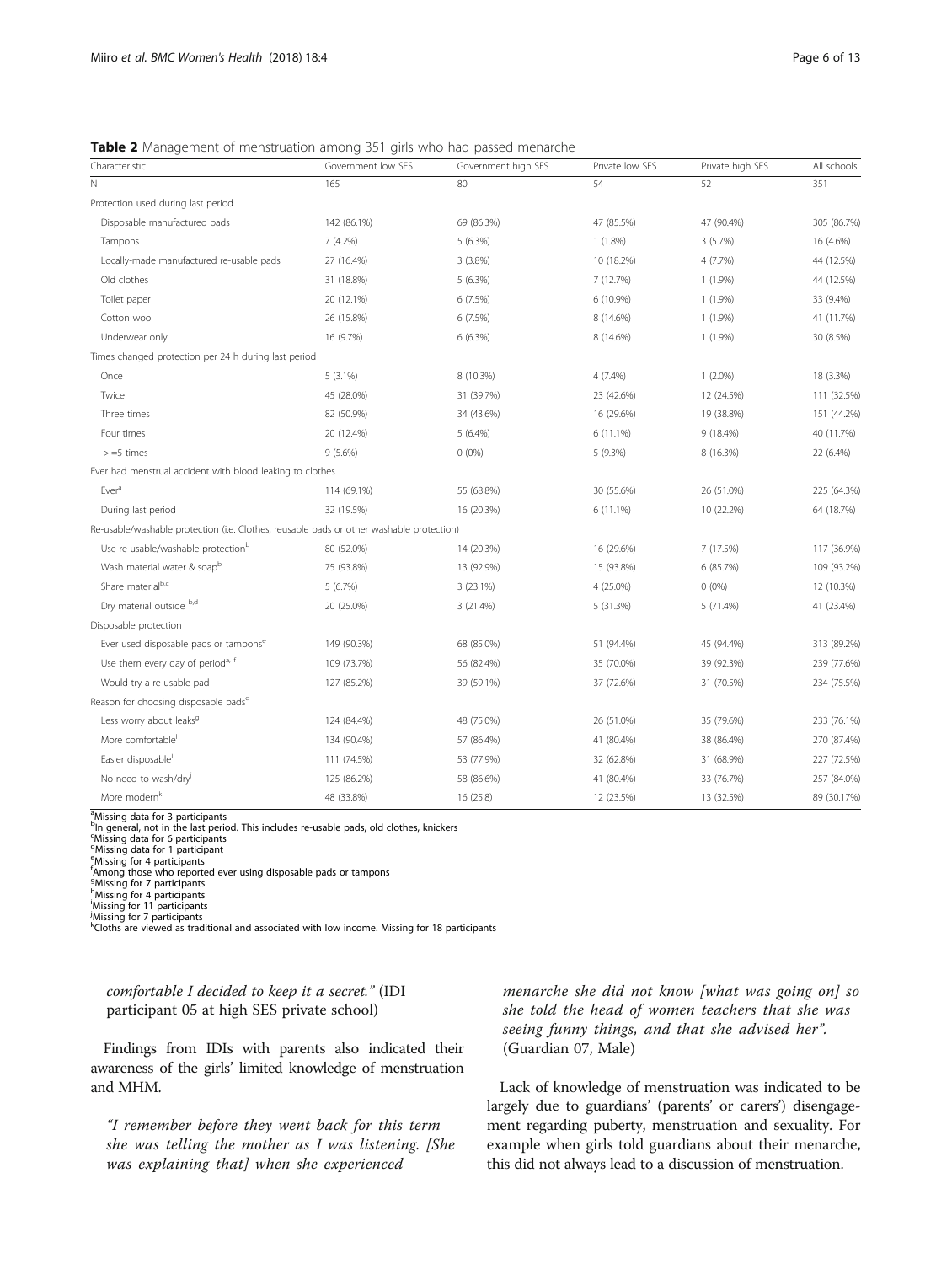"I went to her, she was sitting. Then I said "Grandmother, blood is coming!" Then she asked, "Where?" I said "in my private parts!" Then she said "okay, you go in the bathroom, let me just go to the shop and come back." I didn't know why she was going there, she just told me that I should go in the shower … she never told me what she was going to do from there". (IDI participant 06 at low SES public school)

These findings are consistent with those from IDIs with the girls' parents/guardians who acknowledged disengagement with girls, especially on matters of menstruation. It was clear from their perspectives that cultural norms played an important role in undermining parentgirl dialogue on menstruation and its management.

"I would love it so much to engage my children but am shy to talk about those issues…. That is why if a teacher is in a position to do it, or if I can get a friend of mine to go ahead and talk to my child about those issues [I would welcome the opportunity]". (Guardian 01, Female)

The lack of knowledge and confidence in effective MHM was present for both newly-menstruating and experienced girls. Confidence in managing menstruation was undermined by both disengagement between girls and their guardian and by lack of adequate protection methods. Lack of access to protection methods was mentioned by the girls and confirmed by the guardians.

"Speaking of those girls who don't have materials like pads, you find that the dad is poor, the mom is poor, some have step-moms and there is no provision of that [pads].... So they do not get the basic things they need when they are at school". (Guardian 09, Male)

While in some cases girls did not use any absorbent material, most indicated having used pieces of old cloth, underwear, cotton and handkerchiefs because they could not afford to solely use disposable sanitary pads.

"On the first day I did not use anything at all and on the second day my mum did not have money to buy me pads so she told me to get a piece of cloth that I no longer use and then sow it around the knickers and she told me that it should be big for the blood not to go through. But she told me not to use cotton or toilet paper; that it is dangerous. I went to the bedroom and started looking for an old bed sheet that we no longer use and used that". (IDI participant 04 at high SES public school)

# School attendance and menstruation Quantitative findings

Cross-sectional study Both boys and girls reported having missed a median of 2 days of school in the last month (IQR 0–5). The majority of students (59.9% of girls and 64.7% of boys) reported having missed at least 1 day of school in the past month, and almost one third (28.2% of girls and 30.9% of boys) reported missing ≥5 days of school in the past month. The most common reason given for missing school differed by gender, with inability to pay school fees more commonly reported for boys (44.1% of girls and 62.6% of boys who missed at least 1 day) and "sickness" for girls (44.6% of girls and 19.1% of boys,  $p < 0.001$ ). 9.5% of girls said that in general, they didn't attend school during menstruation, and 17.3% gave menstruation as the main reason for them missing school (29.3% of those who missed at least 1 day in the last month).

Multivariable logistic regression showed that, among girls, missing  $\geq 5$  days of school in the past month was independently associated with older age  $(aOR = 2.53,$ 95%CI 1.08,5.96 for those aged 15–17 vs 12–14), religion (aOR = 0.35, 95%CI 0.13,0.99 for Muslim vs Catholic), ethnicity ( $aOR = 2.18$ ,  $95\%CI$  1.24,3.81 for non-Muganda vs Muganda), lower SES (aOR = 2.34, 95%CI 1.34,4.11) and being a maternal orphan vs not being an orphan (aOR = 2.08, 95%CI 0.98, 4.43HM).

Overall, 69 girls (19.8%) reported missing at least 1 day of school during their last period and 61 girls (17.3%) reported missing school in the last 30 days due to menstruation – but 42 girls did not answer these two questions consistently. There was little evidence that the proportion of girls missing at least 1 day of school during their last period was associated with the specific school that they attended (ranging from 15.4% in the high SES private school to 22.0% in the low SES government school). The most commonly reported reasons for missing school during menstruation were stomach or back pain (92.5%), feeling generally unwell (60.0%), fear of leaking blood (38.5%), and lack of privacy for changing (38.5%). When asked to name the main reason, the majority said pain (85.7%). Among those who reported missing school during menstruation, fear of leaking blood was slightly more common among girls who reported changing protection 4 or more times per day (9/  $17 = 52.9\%)$  than among those who changed less frequently (16/52;  $p = 0.10$ ). In multivariable analyses, missing at least 1 day of school during the last period was independently associated with older age and non-Muganda ethnicity (Table [3](#page-7-0)). After adjusting for these socio-demographic factors and school, reported missing at least 1 day of school during the last period was associated with having to change protection more regularly,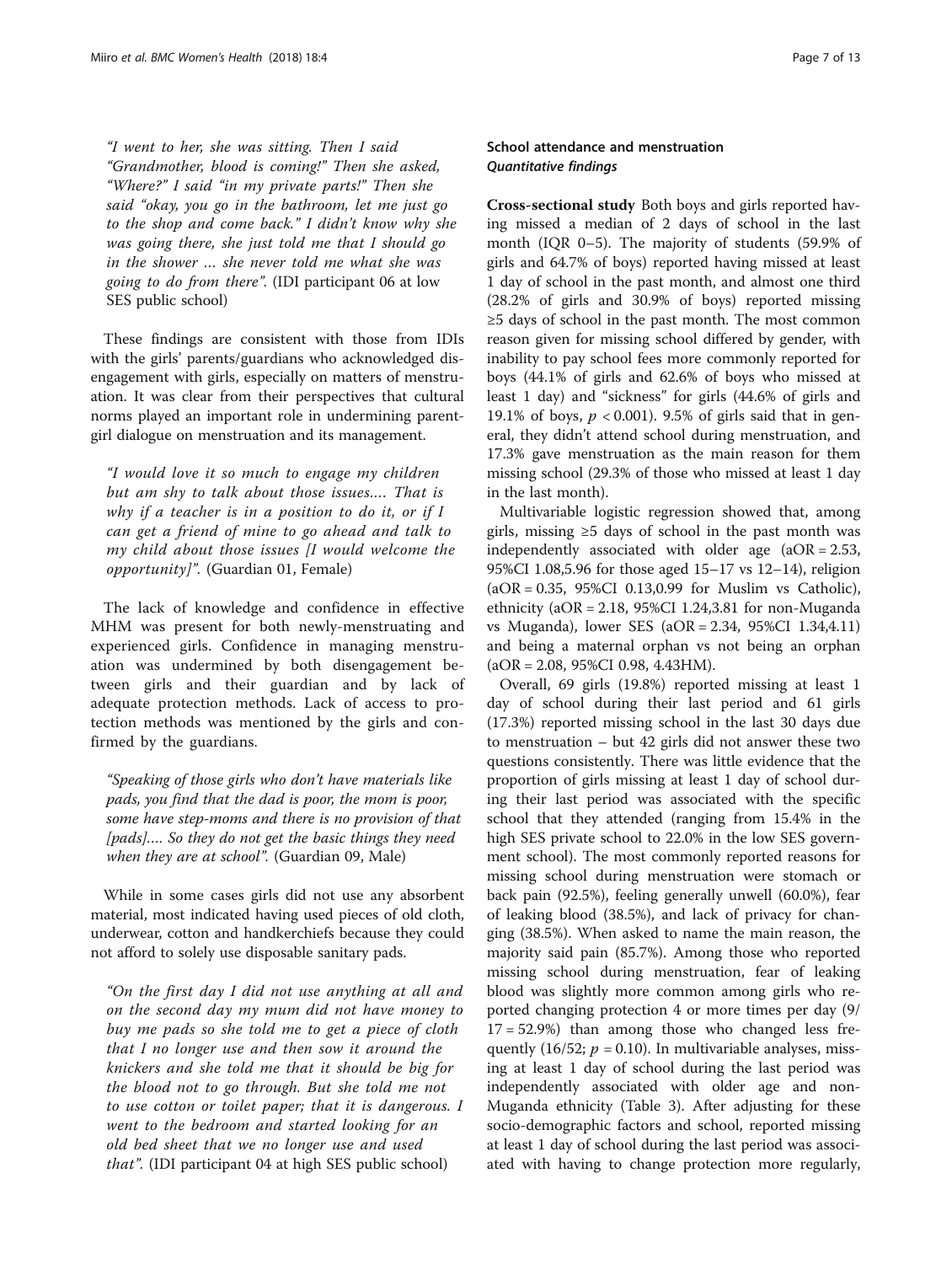|                                                                     | N   | Number missing at<br>least one day of school<br>due to menstruation (%) <sup>a</sup> | Adjusted odds ratio (95%Cl) |
|---------------------------------------------------------------------|-----|--------------------------------------------------------------------------------------|-----------------------------|
| Total                                                               | 351 | 69 (19.8%)                                                                           |                             |
| Age                                                                 |     |                                                                                      | P-value for trend $< 0.001$ |
| $13 - 14$                                                           | 58  | 5(8.6%)                                                                              | 1                           |
| 15                                                                  | 102 | 15 (14.7%)                                                                           | 1.88 (0.64-5.56)            |
| 16                                                                  | 117 | 27 (23.1%)                                                                           | 3.04 (1.07-8.60)            |
| $17 - 18$                                                           | 71  | 22 (31.0%)                                                                           | 4.72 (1.56-14.25)           |
| Ethnicity                                                           |     |                                                                                      | $P = 0.01$                  |
| Mugandan                                                            | 155 | 20 (12.9%)                                                                           | 1                           |
| Non-Mugandan                                                        | 166 | 41 (24.7%)                                                                           | 2.26 (1.23-4.15)            |
| Non-Ugandan                                                         | 25  | 7 (28.0%)                                                                            | 2.97 (1.00-8.75)            |
| Times changed absorbent<br>per 24 h during last period <sup>b</sup> |     |                                                                                      | $P = 0.03$                  |
| $\leq$ =3 times                                                     | 277 | 50 (18.1%)                                                                           | 1                           |
| $> = 4$ times <sup>c</sup>                                          | 62  | 18 (29.0%)                                                                           | 2.08 (1.06-4.10)            |
| Use disposable pads for<br>each day of period <sup>2</sup>          |     |                                                                                      | $P = 0.22$                  |
| No                                                                  | 79  | 21 (26.6%)                                                                           | 1                           |
| Yes                                                                 | 262 | 48 (18.3%)                                                                           | $0.68$ $(0.36 - 1.26)$      |
| Amount of blood lost on<br>heaviest day of period <sup>2</sup>      |     |                                                                                      |                             |
| Little                                                              | 40  | 3(7.5%)                                                                              | $0.36$ $(0.10 - 1.28)$      |
| Average                                                             | 213 | 34 (16.0%)                                                                           | 1                           |
| Very much                                                           | 89  | 30 (33.7%)                                                                           | 2.45 (1.34-4.48)            |
| Symptoms during last period                                         |     |                                                                                      |                             |
| Headache <sup>b</sup>                                               |     |                                                                                      | $P = 0.01$                  |
| No                                                                  | 206 | 31 (15.1%)                                                                           | 1                           |
| Yes                                                                 | 132 | 35 (26.5%)                                                                           | 2.15 (1.20-3.86)            |
| Stomach pain <sup>b</sup>                                           |     |                                                                                      | $P = 0.10$                  |
| No                                                                  | 83  | 10 (12.1%)                                                                           | 1                           |
| Yes                                                                 | 260 | 58 (22.3%)                                                                           | 1.89 (0.89-4.04)            |
| Back pain <sup>b</sup>                                              |     |                                                                                      | $P = 0.06$                  |
| No                                                                  | 174 | 24 (13.8%)                                                                           | 1                           |
| Yes                                                                 | 163 | 43 (26.4%)                                                                           | 1.75 (0.97-3.14)            |

<span id="page-7-0"></span>

|                                              |  | <b>Table 3</b> Factors associated with missing at least one day of |  |  |  |  |  |  |  |
|----------------------------------------------|--|--------------------------------------------------------------------|--|--|--|--|--|--|--|
| school due to menstruation in the past month |  |                                                                    |  |  |  |  |  |  |  |

<sup>a</sup>Excluding 3 girls with missing outcome data

<sup>b</sup>Adjusted for age, ethnicity and school

<sup>c</sup>The recommended number of changes would be 5 (one every 4 h during the day, plus one at night) but as only 6% of girls changed this frequently we used a cutoff of 4 or more changes in 24 h

heavy blood flow, and with symptoms (headache, stomach pain, backache) (Table 3). The association with changing protection frequently became non-significant after adjustment for reported blood flow  $(aOR = 1.71)$ , 95%CI 1.21–4.24) but was not confounded by reported symptoms.

Diary sub-study An estimate of the relative frequency of school absenteeism on days with periods and without periods was obtained from the diary data. This included data on 366 period-days and 2271 non-period days from 39 girls, with an average of 80 entries per girl over two terms. Data on periods were missing for only 12 school days (0.45%). On non-period days, 6.5% ( $n = 147$ ) days of school were reported to have been missed, compared with 28.4% of period-days (adjusted OR = 5.99; 95%CI 4.4,8.2). There was no evidence of effect modification by type of school (high vs low SES;  $p = 0.40$ ). From this, the excess risk of missing school on a period-day is 21.9%. Assuming that an average of 2.86 period-days per month are school days (based on 5 school days a week) and with 9 school-months per year, this means that a girl would miss an average of 6 school days per year specifically because of menstruation.

Observation of WASH facilities Direct observation of the WASH facilities showed that pour-flush toilets were available in the two high SES schools but only pit latrines in the low SES schools. The majority of pour-flush toilets had locks (16/20) but only 12/23 of the pit latrines did. None of the schools had toilet paper or soap available. All schools had disposal bins for sanitary waste available, except the private low SES school.

#### Qualitative findings

While key informants cited a variety of factors undermining school attendance (including long distance to school, competing domestic chores and poor oversight by parents), menstruation and poverty were reported to be the most important. All of the 14 key informants cited menstruation as an impediment to school attendance. Similarly, nine key informants cited poverty as a barrier to school attendance, and this was reflected in the lack of school materials, such as textbooks. The critical role of menstruation and poverty in influencing school attendance was also reflected in the IDIs with parents. In the case of poverty, a student who was asked to go home and return only when they had procured the required textbook might miss several schooldays while they raised the money to purchase the book. Poverty also resulted in some students failing to raise money for their school fees, which often led to their suspension from school until the fees were paid. This was particularly common in private schools.

During the IDIs with girls, menstruation was invariably cited as the key factor explaining girls' absence from school. The main reasons given for why menstruation kept girls away from school included pain, lack of access to protection methods, and lack of privacy for MHM at school.

"If I wake up in the morning when I am having my menstrual period, I never go to school because I get terrible cramps …. I have not been coming to school when I am menstruating" (Group Interview 08, participant at low SES private school).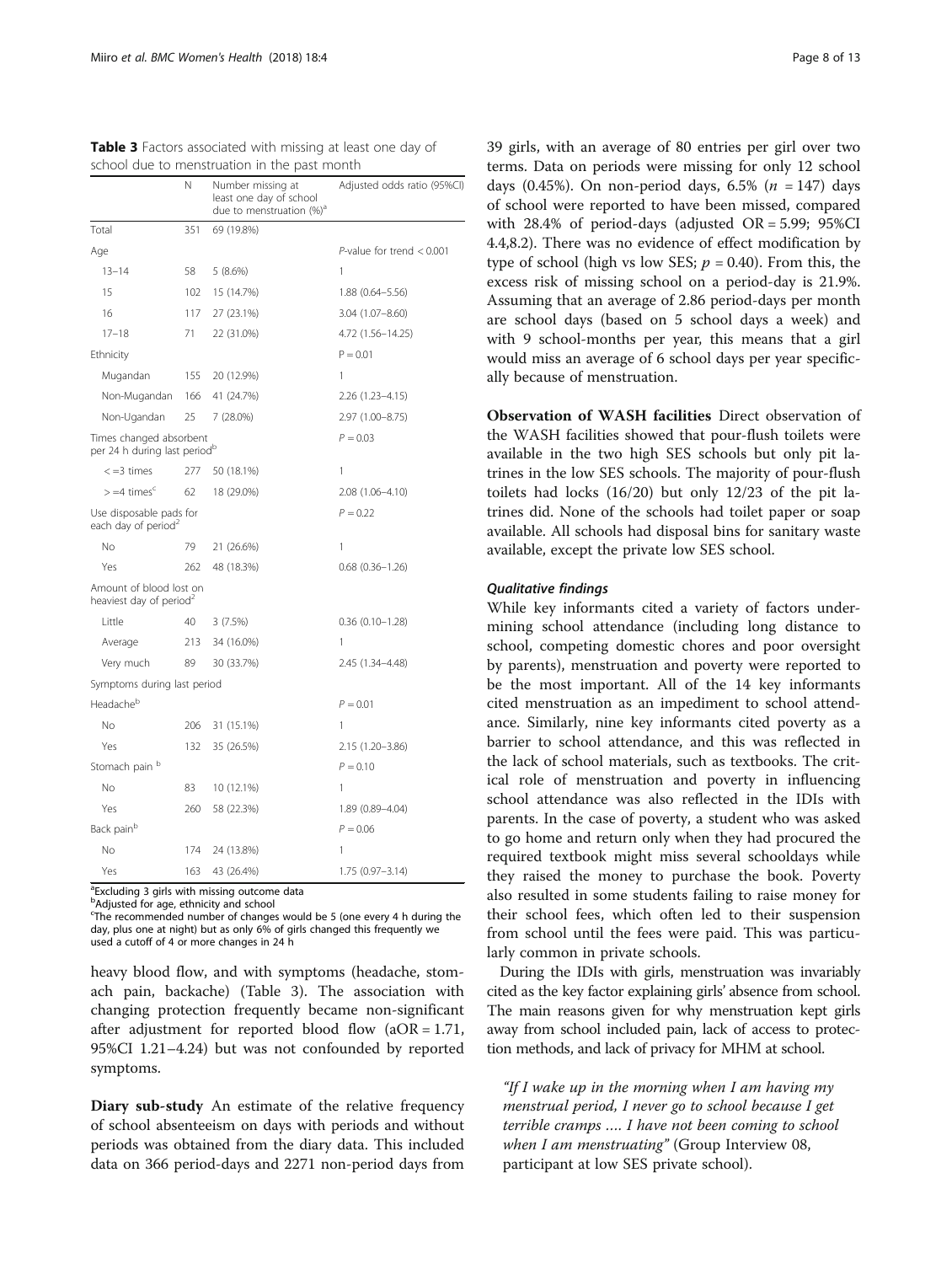"Sometimes when … mother has no money to buy material [sanitary pads] I don't bother coming" [to school] (Group Interview 07 participant at low SES public school).

"Yes, someone can peep at you. When boys are revising [reading books] from that side you actually don't feel safe. Boys can even see you from their toilets" (Group Interview 13 participant at high SES public school).

The fear of having a menstrual accident and subsequent humiliation from the boys was also reported to affect school attendance. Several girls echoed the following sentiments from an IDI participant:

"The boys laugh at us … when you soil your uniform and you aren't aware. Instead of them letting you know, they call their friends to tell them how you have soiled your uniform" (IDI 03 participant at low SES public school).

Notably, girls' education was not only undermined by absence from school but also absence from class – especially among boarders. Restrictions on use of washrooms while the class was in session was also reported to contribute to girls staying away from school and from class during menstruation.

"We are supposed to go to the latrines at only break time, lunch time and evening time so we are not allowed to be there when its class time because that is a time when she [toilet cleaner] is cleaning; she can only let you in if you are having a serious menstrual period" (IDI 04 participant at high SES public school).

School attendance was also affected by girls' feelings of embarrassment and being dirty, and a keen awareness of what boys and teachers think about girls who are menstruating.

"I felt like, oh no… I didn't want to stand up in class. My friends told me to go for lunch (with them). I told them I didn't want to because I was having my periods …. I thought, like, I didn't want anyone to come near me. I thought, like, they will get to know. Maybe I'm smelling …." (IDI 10 participant at high SES public school).

The stigma of menstruation posed barriers to their learning even among those who had access to good menstrual hygiene materials. This stigma resulted in avoidance of teasing from the boys by not attending class or school, but also avoiding gender insensitivity of

male teachers, and other school staff (such as toilet cleaners), as well as the gender insensitive physical infrastructure at schools.

"Some male teachers just start harassing girls. Like if a girl gets her menstruation when she was not prepared and then explains to the teacher, he can be, like, "You are stupid"…" (IDI participant 04).

"In secondary it is not bad, but in primary if a teacher saw you tying a sweater around your waist he could call you and ask why you have done this even when he knows [that you are covering yourself to avoid a possible embarrassment of a blood-stained dress]" (IDI participant 02).

#### Improving menstrual management in schools

In the cross-sectional questionnaire, girls were asked to rank 8 suggestions for improving MHM at school. The highest-ranking suggestions addressed mainly 'hardware' issues, with two-thirds of girls  $(n = 236,$ 67.1%) including in their top three suggestions that schools should stock sanitary towels, and half  $(n =$ 184; 52.4%) recommending that plenty of water was made available (52.6%). Other common recommendations were to stock analgesics (42.3%), ensure that girls who are menstruating do not receive corporal punishment (37.8%) and that girls' toilets allowed privacy from boys (33.6%). Suggestions that appeared less frequently in the top three suggestions included allowing girls to remain seated whilst asking questions (25.3%) and ensuring there were appropriate disposable bins for disposing of sanitary pads (25.6%).

The findings from the qualitative data were consistent with those from the cross-sectional questionnaire. The main recommendations from participants in the group interviews, IDI and key informant interviews were related to the need for improving the supply of MHM materials, and the facilities at school to make it easier for girls to clean themselves and dispose of used pads in a way that assures their privacy. One of the most frequent recommendations was for the availability of MHM materials including sanitary pads and analgesics.

"Organizations should come up and give out materials for girls during menstruation. For example pads and knickers …. [Also] pain killers should be provided to help those who get painful cramps and periods" (Group Interview 02 participants at low SES private school) "They should give [us] enough pads, underwear and at least buy for [us] some painkillers, because some schools have no sick bays like us here. Sometimes you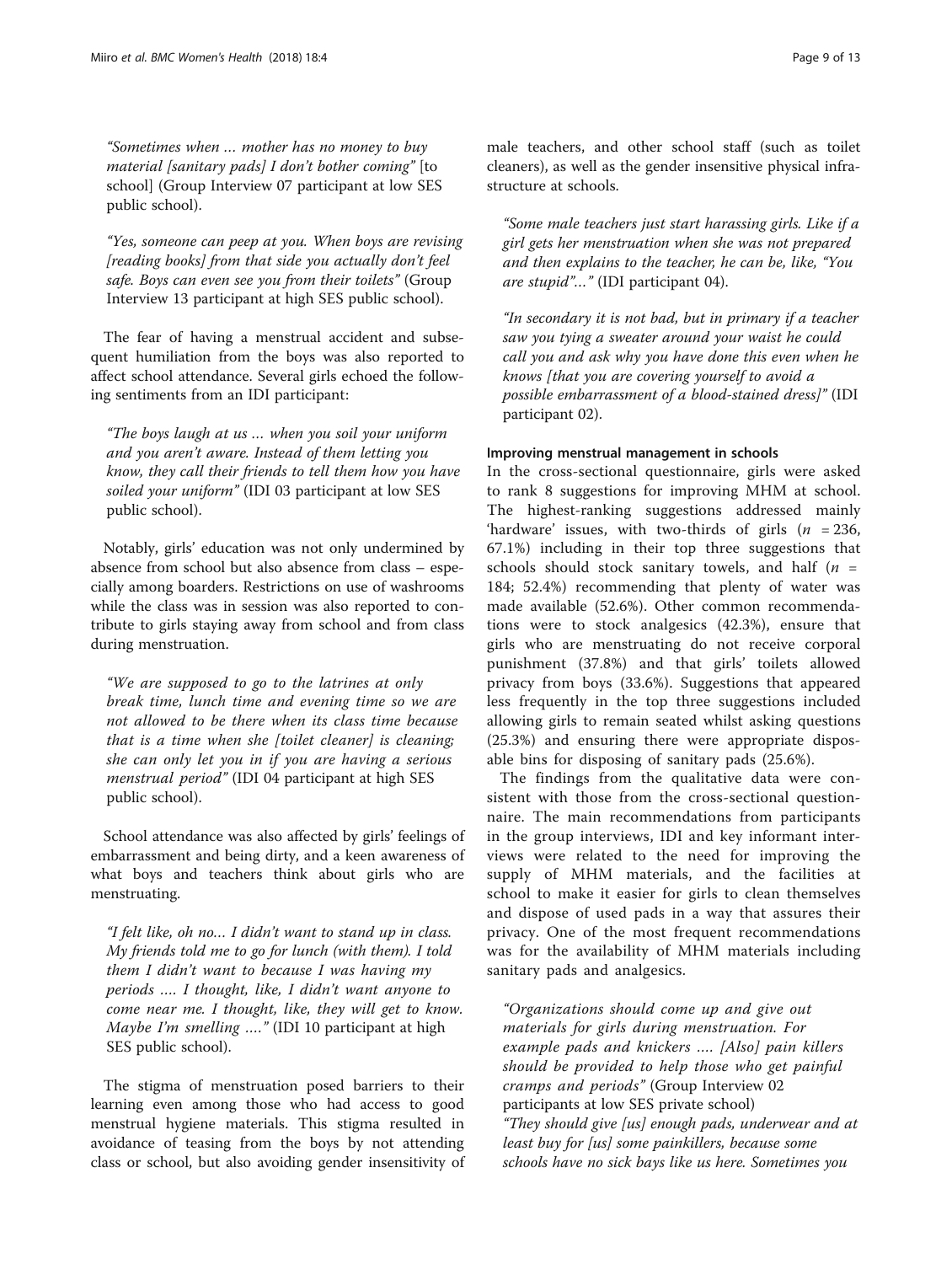go there and there are no painkillers…." (IDI participant 15 at high SES private school)

Improvement of facilities at school was also frequently cited. Participants particularly pointed out the need for a steady supply of water and soap at school.

"They should put water and soap in our toilets because most of the time you find when our tap is locked even when you want to clean yourself up you cannot" (IDI participant 02 at low SES private school)

Students also repeatedly recommended that schools address their concerns about the lack of privacy, especially during menstruation.

"Provide bathrooms where girls can go to clean up because [boy] students can come and pull the door when you are still cleaning up yourself" (Group Interview 13 participant at high SES public school)

Other recommendations included 'software' issues such as the need to sensitize male teachers and male students so they can understand the challenges female students go through when menstruating, in the hope that they can treat them less harshly, as well as the need to identify senior women teachers who would act as point persons for the students in case they needed pads or counselling.

### **Discussion**

Management of menstruation is challenging among secondary students in peri-urban Uganda, for both newly menstruating and experienced girls, and involves psychosocial and physical challenges. To date, most studies have focused on MHM among rural primary school students, and this study adds to the literature in focusing on secondary students, and those in a peri-urban rather than rural setting.

The qualitative data and prospectively collected diary data showed clear evidence that menstruation was associated with school absenteeism. For example, in the diary study, girls reported missing school four times more frequently during their period than when not menstruating. The qualitative findings support previous studies in LMIC showing that menstruation is a cause of distress to many girls, and a barrier to school attendance [[3,](#page-11-0) [18\]](#page-12-0), including a recent qualitative study among school girls in rural Uganda [[19](#page-12-0)]. There were also reports of an association of menstruation and school absenteeism in the cross-sectional survey with 10% of girls saying that in general they didn't attend school during menstruation, and about 20% reporting missing at least 1 day of school during their last period. However, there

were inconsistent reports of school absenteeism due to menstruation in the quantitative cross-sectional survey. Most quantitative studies have not found an association between menstruation and school attendance [[12, 13, 20](#page-12-0), [21\]](#page-12-0), and a recent systematic review identified only 3 intervention trials (in Nepal [[12\]](#page-12-0), Ghana [[11](#page-12-0)] and Kenya [[14\]](#page-12-0) respectively), which assessed school attendance as an outcome. The two African studies found a moderate non-significant effect (standardized mean difference = 0.49, 95%CI -0.13,0.11), but no association was seen in Nepal where the overall school attendance was very high [\[10\]](#page-11-0).

Challenges of assessing school attendance through retrospective quantitative surveys include possible under-reporting due to social desirability bias not to report school absenteeism, or to name menstruation as a reason for this. For example, a recent study in Kenya asked girls to complete a monthly calendar to document menstruation and school attendance (with follow-up visits by nurses to check completion) but found that school absenteeism was rarely reported, precluding analysis [[13\]](#page-12-0). In our study, a young adult female research assistant collected the diaries from the girls, and we hypothesize that this reduced under-reporting of school absenteeism compared with data collected by teachers or more formal research staff. Further, school absenteeism is difficult to measure accurately as school registers are frequently not accurate. It is possible that girls exaggerate the association in the qualitative interviews and diaries although what motivation they might have for doing this is not clear. Based on the internal consistency of the qualitative findings and the methodological strengths inherent in the diary method where data are recorded on a daily basis, together with inconsistent reporting from the cross-sectional questionnaire, we conclude that in our setting, with follow-up visits by a trusted research assistant, the prospectively collected diary data is more likely to be accurate. A limitation of our study was that it was not designed to directly compare the reported school absence due to menstruation from diaries and the cross-sectional survey, as the diary sub-study involved detailed information from a small sample of girls and focused on feasibility of using this method. Further work on the accuracy of this method for collecting school attendance and menstruation data is needed, including examination of how the diaries are administered and whether they are perceived as being independent of school teachers. Further work is needed to triangulate measures of school attendance including spot checks, use of routine school registers and diaries kept by students.

It is notable that our study found similar levels of absenteeism reported by boys and girls, and this has been seen in other settings [[20, 22](#page-12-0), [23](#page-12-0)]. This is often taken to argue against an association of menstruation with school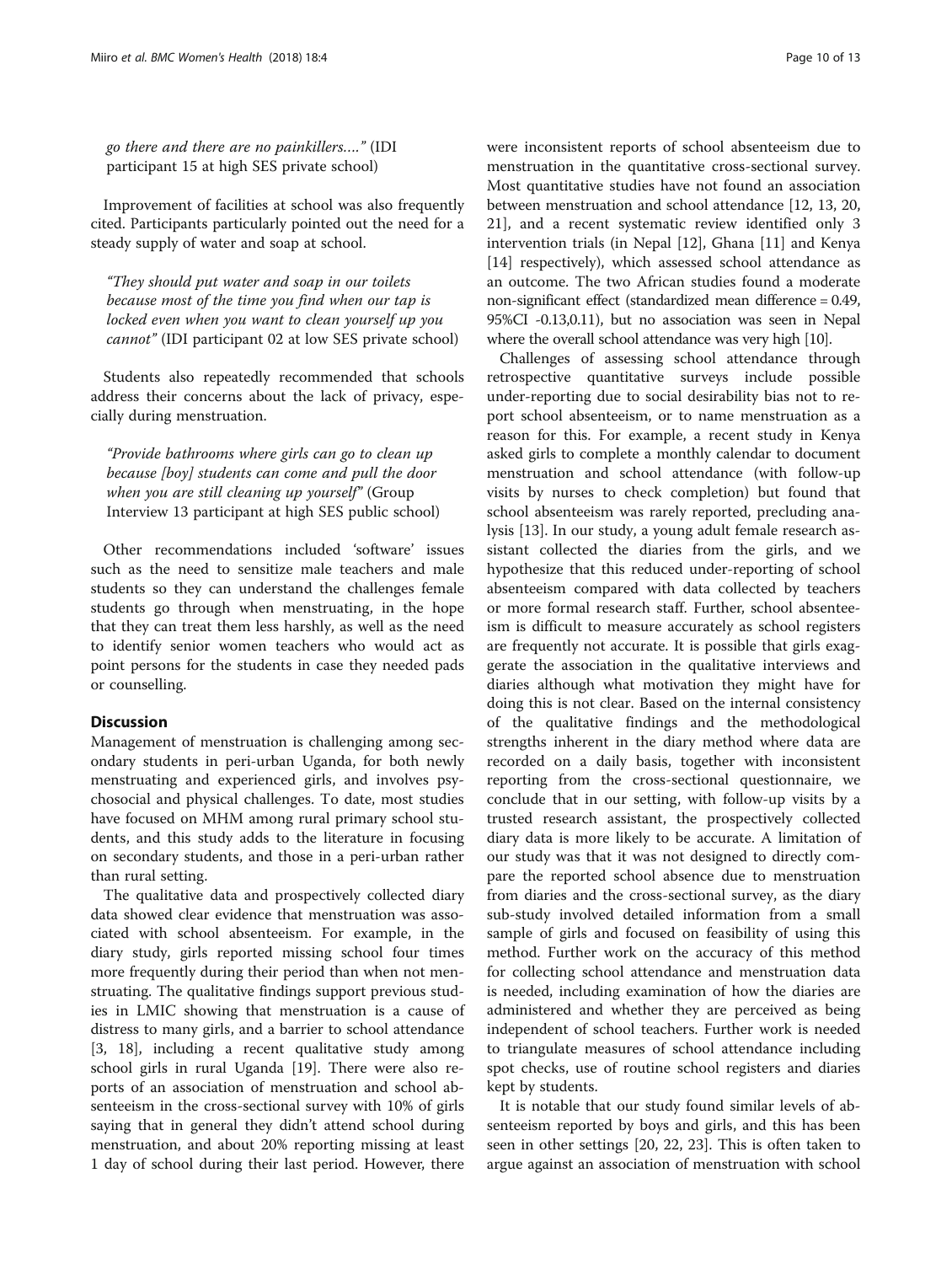absenteeism, but it may reflect other differences in the reasons that girls and boys miss school. For example in our study, the primary reason that boys gave for missing school was a lack of school fees, whereas girls were more likely to report being "sick". The discrepancy between this widespread observation that reported school absenteeism rates are similar in boys and girls and the clear results of the qualitative research suggesting that school absenteeism is related to menstruation for at least a proportion of girls is striking and merits further research.

The methods of managing menstruation seen in this peri-urban secondary school population differed from that in rural Uganda [\[24](#page-12-0), [25](#page-12-0)], where most students reported primarily using re-usable pads, for example Afripads and Makapads which are Ugandan-made, low-cost pads sold or given directly to schoolgirls by nongovernmental organisations [[26\]](#page-12-0). For example, among 10–19 year old girls in rural schools in Kamuli district, Eastern Uganda, only 9% of girls reported using disposable pads as their main protection [\[25\]](#page-12-0). In our periurban setting, even though the majority of girls reported being able to afford disposable pads for every day of their period, over 80% reported changing the absorbent fewer than four times a day, and 20% reported leaking blood to their outer garments during their most recent menstrual period. It is not clear whether this was due to being unprepared for the start of the period, or due to inadequate management during the period. A limitation of our study was that we did not include questions to address all components of the standard definition of adequate MHM. However, it was striking that only 4 girls (1.1%) reported having even four components of the definition (absorbent material, adequate disposal, access to water and soap, and lack of anxiety about their next period). This highlights the need for interventions to improve MHM even in relatively affluent settings.

Lack of knowledge about MHM was a source of anxiety among the girls in this study, and this can lead to inadequate menstrual hygiene management (e.g. to predict onset of next period) [\[19, 27, 28\]](#page-12-0). Confidence in managing menstruation was undermined by disengagement of guardians, and lack of access to adequate protection methods, due mainly to poverty. Further work should explore whether improved puberty education and the use of a diary decreases leaking by improving prediction of the next due date. The role of the parents was clear from both qualitative and quantitative studies with mothers being the primary source of information on menstruation, and higher rates of menstruation-related absenteeism among maternal orphans. This, together with the stigma and fear of teasing from boys, teachers and other school staff highlights the importance of improving knowledge and discussion of puberty and menstruation in the schools, families and community. Few

other studies have examined the relationship between orphanhood and menstruation-related absenteeism, although there is a large literature on orphanhood and school attendance more generally. A comprehensive review of population-based surveys in 40 sub-Saharan African countries showed that orphans had consistently lower levels of education than non-orphans [[29\]](#page-12-0). A study from Kenya found that orphans and vulnerable children (OVCs) had better access to sanitary pads than nonorphans as they received sponsorships that paid for supplies, alongside school fees, meals and uniforms [\[30](#page-12-0)]. Further to this, a study in Tanzania and Uganda found that, in Uganda, school absenteeism was highest among non-supported OVCs, and lowest in supported OVCs, with non-orphans in between. The results differed in Tanzania with the lowest rates among non-supported OVCs [[23](#page-12-0)].

The study also highlighted that girls' education is not only undermined by absence from school but also absence from class. This especially applied to those who were in boarding school where girls missed class for the same reasons that their counterparts in day school stayed away from school, either by staying in their dormitory or going to the nurse's office. The stigma of menstruation can pose barriers to their learning due to pain, or due to the fear of leakage or teasing from boys or teachers and other school staff (such as toilet cleaners). A limitation of our study was that we did not capture school engagement and performance, and this will be important in future studies, for example using school examination data. Another limitation was the relatively small size we had, particular within schools, as this was a descriptive study enrolling all pupils in the relevant classes for future interventions. There was little missing data on periods in the diaries, which we attribute to the checking of diaries by the research assistant at unannounced monthly visits. It is possible that the girls completed the diaries to bias towards an association of periods with missing school, but unlikely as they were not aware that we were particularly interested in this association and they were keen to use the diaries to keep track of their menstruation cycles.

Among the girls who reported missing school during menstruation, the main reasons were pain, fear of leaking and lack of privacy. Fear of leaking was slightly more common among those who changed protection frequently, suggesting that the fear may be due to anxiety about leakage or heavier flow, rather than inability to afford adequate protection. Further, the observational spot checks showed that none of the schools had toilet paper or soap available and half of the pit latrines did not have door locks that could offer privacy to the girls. The main suggestions from study participants to mitigate menstruation-related absence reflected these challenges,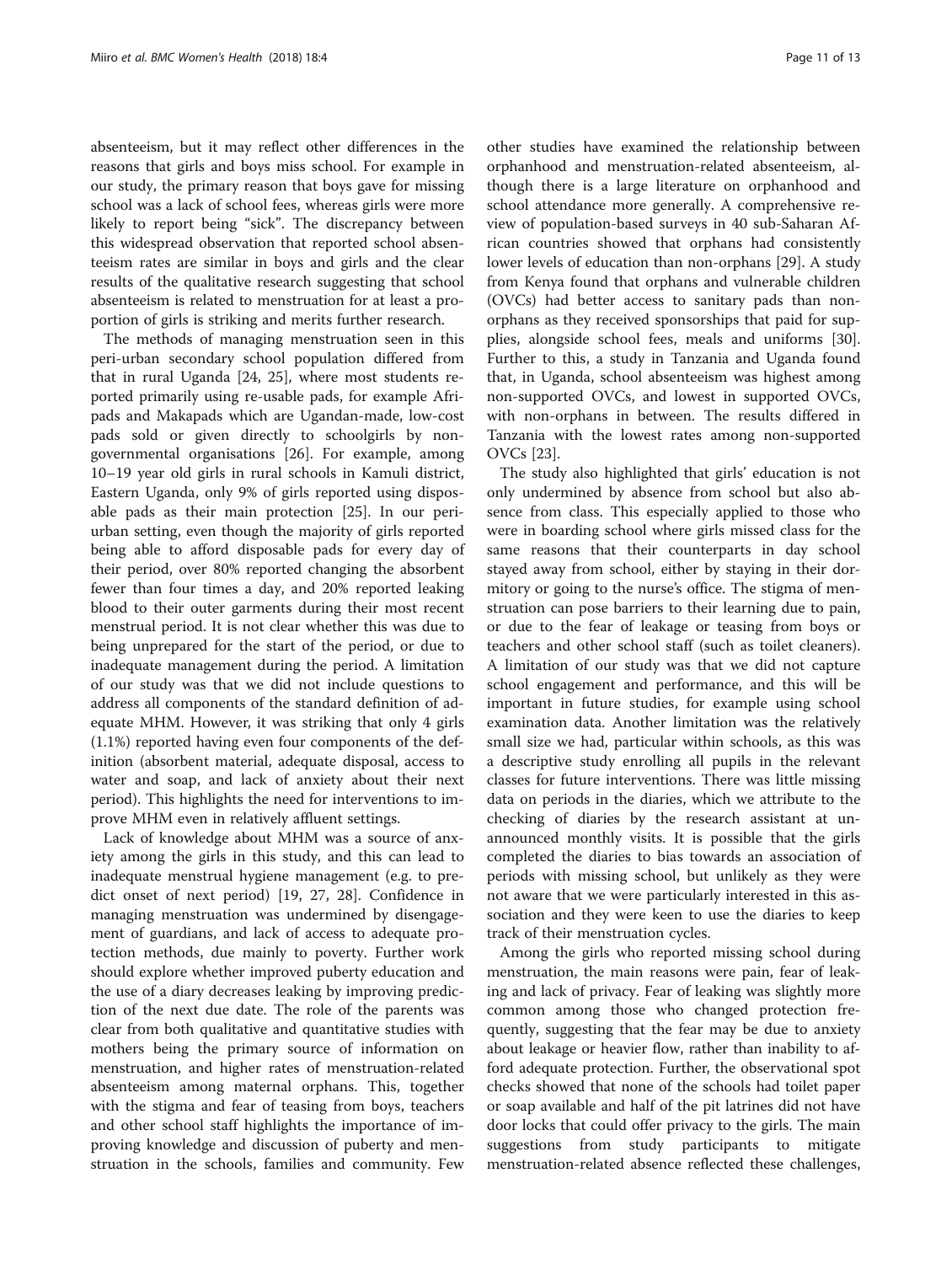<span id="page-11-0"></span>and based on this and the findings from the qualitative and quantitative studies, we propose that an effective and cost-effective intervention package to improve menstrual hygiene management in this setting should take a comprehensive approach including both 'software' elements such as improving knowledge and attitudes towards menstrual health, as well as 'hardware'. This would include i) improved training of teachers to provide puberty education, ii) provision of analgesics and iii) improved WASH facilities (e.g. including installing locks on the toilet and latrine doors, repairing broken or incomplete doors, providing bins for pads, toilet paper in a holder, and a soap dispenser). Tools to improve tracking the menstrual cycle (such as the diary), and introduction to new methods such as the re-usable menstrual cup, would also be potentially effective and acceptable.

#### Conclusion

Menstruation was strongly associated with school attendance in this peri-urban setting, and that there is an unmet need to investigate interventions for girls, teachers and parents which address both the knowledge and psychosocial aspects of menstruation (self-confidence, attitudes) and the physical aspects (management of pain, use of appropriate materials to eliminate leakage of menstrual blood, improved WASH facilities).

#### Abbreviations

CI: Confidence interval; GI: Group interviews; IDI: In-depth interview; LMIC: Low and middle income countries; MENISCUS: Menstrual hygiene and safe male circumcision promotion in ugandan schools; MHM: Menstrual hygiene management; OR: Odds ratio; OVC: Orphans and vulnerable children; SES: Socio-economic status; USE: Universal secondary education; WASH: Water, sanitation and hygiene

#### Acknowledgements

The MENISCUS project team includes: Helen Weiss, David Ross, George Miiro, Jessica Nakiyingi-Miiro, Suzanna Francis, Belen Torondel, Rwamahe Rutakumwa, Jeff DeCelles, Saidat Namuli, Milly Naluggya, Rashid Muyingo, Philip Muzira, Habakkuk Ayebazibwe, Kevin Nakuya, Elizabeth Nakinobe, Wilber Ssembajjwe, Juliet Namakula, Christopher Lukooya, Yawe Douglas, Lorna Gibson, Rebecca Hershow, Pontiano Kaleebu and Edward Katongole Mbidde.

#### Funding

This work was funded by a research grant MC\_PC\_14098 from the UK Medical Research Council and the World Health Organisation (WCCPRD3992640 2016/599225). HAW was supported by the UK Medical Research Council (MRC) and the UK Department for International Development (DFID) under the MRC/DFID Concordat agreement and is also part of the EDCTP2 programme supported by the European Union. The funders had no role in the design of the study, collection, analysis and interpretation of the data or in writing the manuscript.

#### Availability of data and materials

The datasets used and/or analysed during the current study are available from the corresponding author on reasonable request.

#### Authors' contributions

The study was conceived by GM and DAR, and designed by GM, RR, JNM, SF, BT, DAR and HAW. Data were acquired by GM, RR, JNM, KN, SM and JN. Data were analysed by RR, JNM, LG and HAW. All authors contributed to interpreting the data. The manuscript was drafted by HAW, and revised

critically by all authors. All authors approved the final manuscript and agree to be accountable for all aspects of the work in ensuring that questions related to the accuracy or integrity of any part of the work are appropriately investigated and resolved.

#### Ethics approval and consent to participate

The study was approved by the Ethics Committees of the Uganda Virus Research Institute (GC/127 /15/04/508), the Uganda National Council for Science and Technology (HS/1810), and the London School of Hygiene and Tropical Medicine (Ref 9682). Written consent for participation was requested of their parents/ guardians and assent from students aged 11–17 years, and consent from those aged 18 years or older. School representatives gave consent as the guardians of students in boarding schools.

#### Consent for publication

Participants consented to the research findings being published in international science journals and electronic websites, on condition that that findings cannot be traced to individuals.

#### Competing interests

The authors declare that they have no competing interests.

#### Publisher's Note

Springer Nature remains neutral with regard to jurisdictional claims in published maps and institutional affiliations.

#### Author details

<sup>1</sup>Uganda Virus Research Institute, Entebbe, Uganda. <sup>2</sup>Medical Research Council, Uganda Virus Research Institute, Entebbe, Uganda. <sup>3</sup>London School of Hygiene and Tropical Medicine, London, UK. <sup>4</sup>Department of Maternal Newborn, Child and Adolescent Health, World Health Organization, Geneva, Switzerland. <sup>5</sup>MRC Tropical Epidemiology Group, London School of Hygiene & Tropical Medicine, Keppel Street, London WC1E 7HT, UK.

#### Received: 24 July 2017 Accepted: 19 December 2017 Published online: 03 January 2018

#### References

- 1. Sommer M, Caruso BA, Sahin M, Calderon T, Cavill S, Mahon T, Phillips-Howard PA. A time for global action: addressing Girls' menstrual hygiene management needs in schools. PLoS Med. 2016;13(2):e1001962.
- 2. Sommer M, Sahin M. Overcoming the taboo: advancing the global agenda for menstrual hygiene management for schoolgirls. Am J Public Health. 2013;103(9):1556–9.
- 3. Mason L, Nyothach E, Alexander K, Odhiambo FO, Eleveld A, Vulule J, Rheingans R, Laserson KF, Mohammed A, Phillips-Howard PA. 'We keep it secret so no one should know'–a qualitative study to explore young schoolgirls attitudes and experiences with menstruation in rural western Kenya. PLoS One. 2013;8(11):e79132.
- 4. Phillips-Howard PA, Caruso BA, Torondel B, Zulaika G, Sahin M, Sommer M. Menstrual hygiene management among adolescent schoolgirls in low- and middle-income countries: research priorities. Glob Health Action. 2016;9: 33032.
- 5. McMahon SA, Winch PJ, Caruso BA, Obure AF, Ogutu EA, Ochari IA, Rheingans RD. 'The girl with her period is the one to hang her head' reflections on menstrual management among schoolgirls in rural Kenya. BMC Int Health Hum Rights. 2011;11:7.
- 6. Sommer M. Where the education system and women's bodies collide: the social and health impact of girls' experiences of menstruation and schooling in Tanzania. J Adolesc. 2010;33(4):521–9.
- 7. Sommer M, Hirsch JS, Nathanson C, Parker RG. Comfortably, safely, and without shame: defining menstrual hygiene management as a public health issue. Am J Public Health. 2015;105(7):1302–11.
- 8. Government of Uganda. Menstrual Hygiene Management Charter. 2015. [https://www.ircwash.org/sites/default/files/menstrual\\_hygiene\\_](https://www.ircwash.org/sites/default/files/menstrual_hygiene_management_charter_finalised_april_2015_1_.pdf) [management\\_charter\\_finalised\\_april\\_2015\\_1\\_.pdf](https://www.ircwash.org/sites/default/files/menstrual_hygiene_management_charter_finalised_april_2015_1_.pdf) Accessed December 7<sup>th</sup> 2017.
- 9. Sumpter C, Torondel B. A systematic review of the health and social effects of menstrual hygiene management. PLoS One. 2013;8(4):e62004.
- 10. Hennegan J, Montgomery P. Do menstrual hygiene management interventions improve education and psychosocial outcomes for women